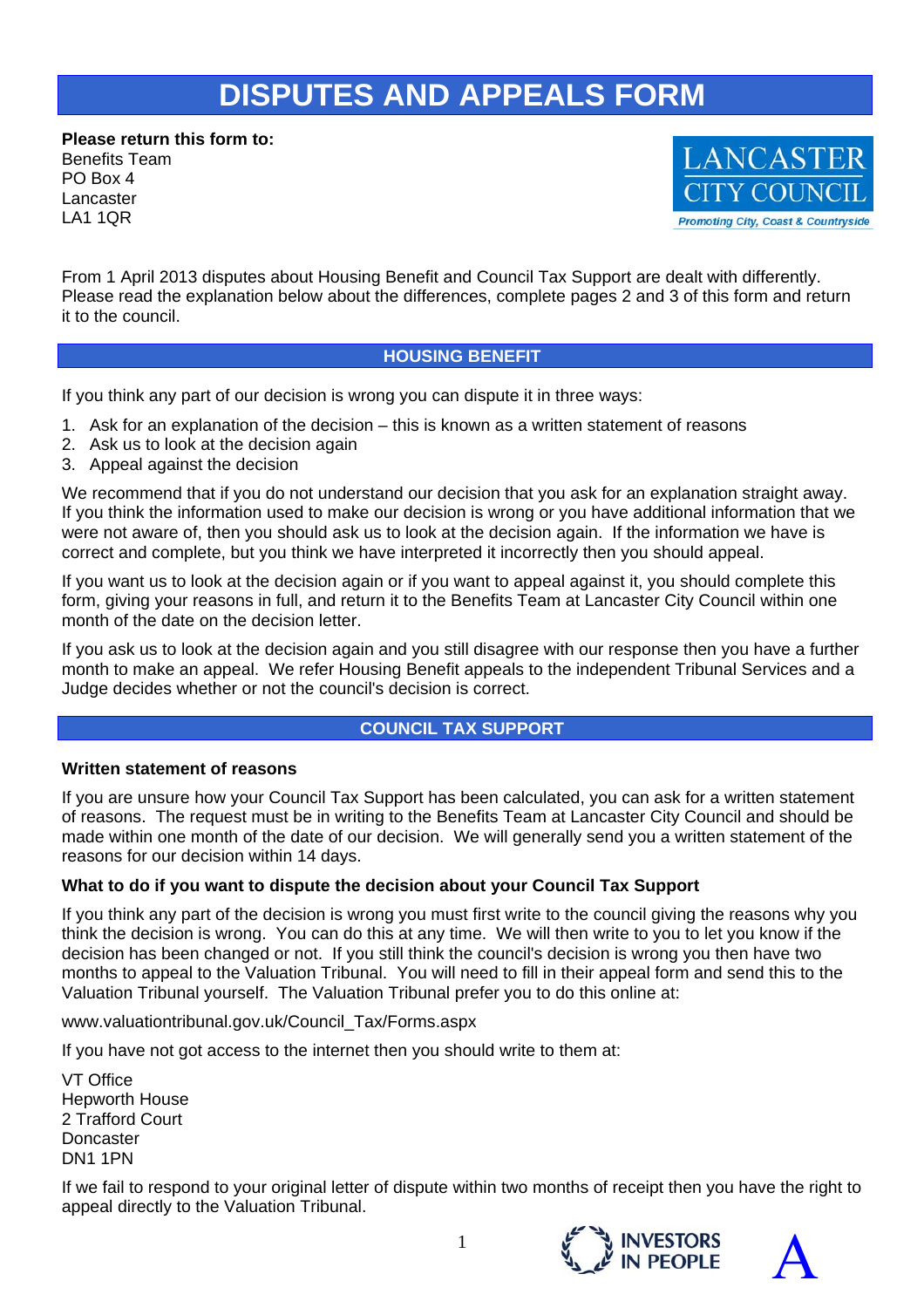# **ABOUT YOU**

| Your full name                                                                                                                                           | Mr/ Mrs/ Miss/ Ms<br>(delete as appropriate) |  |  |  |
|----------------------------------------------------------------------------------------------------------------------------------------------------------|----------------------------------------------|--|--|--|
| Your address                                                                                                                                             |                                              |  |  |  |
|                                                                                                                                                          |                                              |  |  |  |
|                                                                                                                                                          | Postcode                                     |  |  |  |
| Your benefits reference<br>number (if you know it)                                                                                                       |                                              |  |  |  |
| Your national insurance<br>number                                                                                                                        |                                              |  |  |  |
| Have you arranged for someone to help you with your<br>Yes<br>No<br>dispute or appeal?                                                                   |                                              |  |  |  |
| Their full name                                                                                                                                          | Mr/ Mrs/ Miss/ Ms<br>(delete as appropriate) |  |  |  |
| Their address                                                                                                                                            |                                              |  |  |  |
|                                                                                                                                                          |                                              |  |  |  |
|                                                                                                                                                          | Postcode                                     |  |  |  |
| Their telephone number                                                                                                                                   |                                              |  |  |  |
|                                                                                                                                                          |                                              |  |  |  |
| Please sign here to authorise<br>that person to act for you                                                                                              |                                              |  |  |  |
|                                                                                                                                                          |                                              |  |  |  |
|                                                                                                                                                          | <b>ABOUT THE DECISION</b>                    |  |  |  |
| Housing<br><b>Council Tax</b><br>Which Benefit(s) notification letter do<br><b>Both</b><br><b>Benefit</b><br>Support<br>you want to dispute? $\boxtimes$ |                                              |  |  |  |
| What is the date at the top of the notification letter that you want to dispute?                                                                         |                                              |  |  |  |
| If you think our decision is wrong, you have 3 choices. Please tick $\Box$ the one(s) that apply to you:                                                 |                                              |  |  |  |
| I would like a written explanation of your decision                                                                                                      |                                              |  |  |  |
| I would like you to look at your decision again                                                                                                          |                                              |  |  |  |
| I would like to make an appeal to the Tribunals Service - Housing Benefit only                                                                           |                                              |  |  |  |
| now turn over the page                                                                                                                                   |                                              |  |  |  |
|                                                                                                                                                          |                                              |  |  |  |



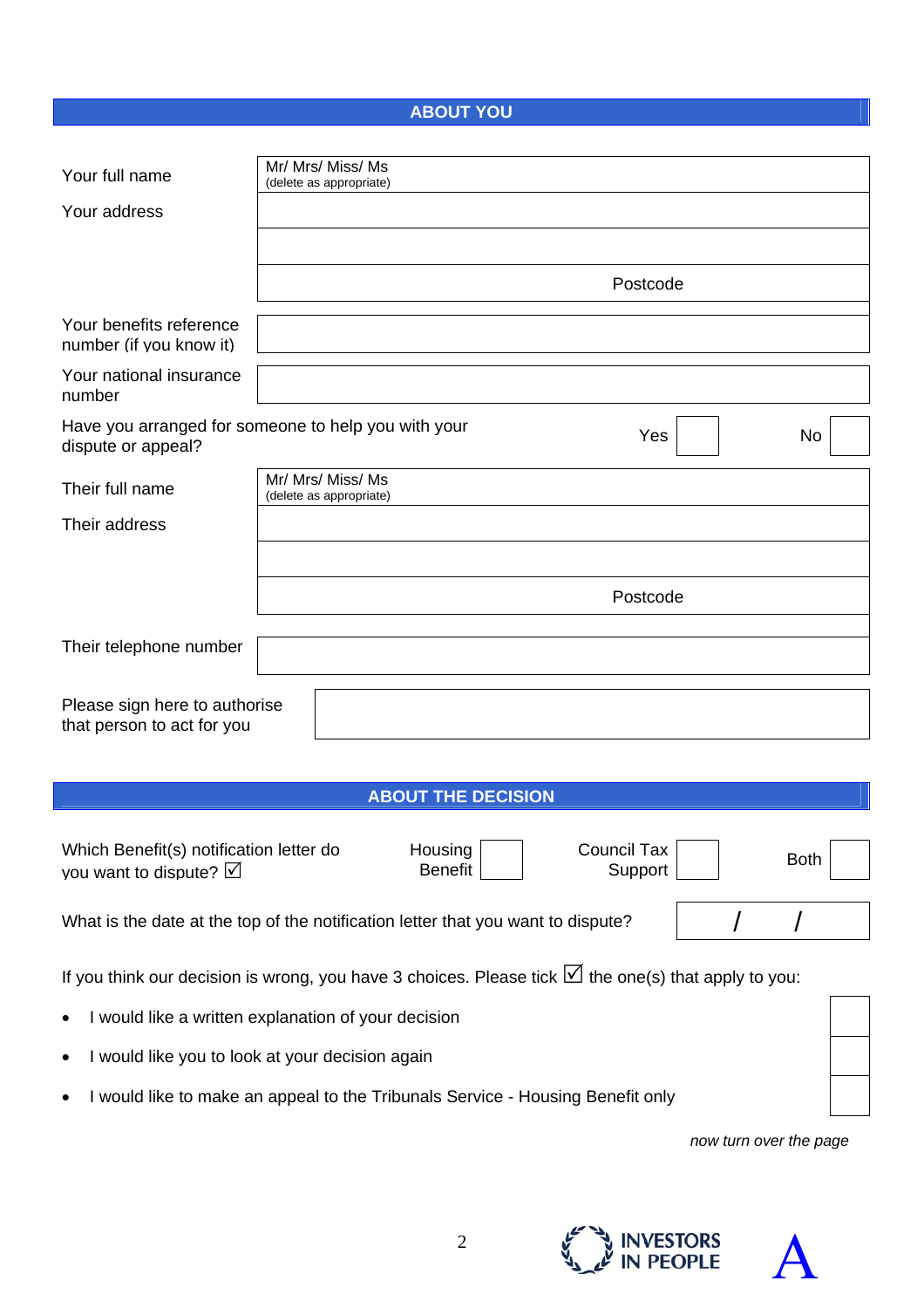#### **YOUR REASONS FOR DISPUTING THE DECISION**

Use this space to say why you think the decision is wrong. It is not enough to say *'I do not agree with the decision'* or *'the money is not enough.'* 

If you are asking us to look at the decision again or appealing more than one month after the decision was made, you must also explain why you could not dispute the decision during the one month period.

If you need more space, use another sheet of paper. Please remember to put your name and address on any extra sheets of paper.

Signature **A** *D*ate */ / /*